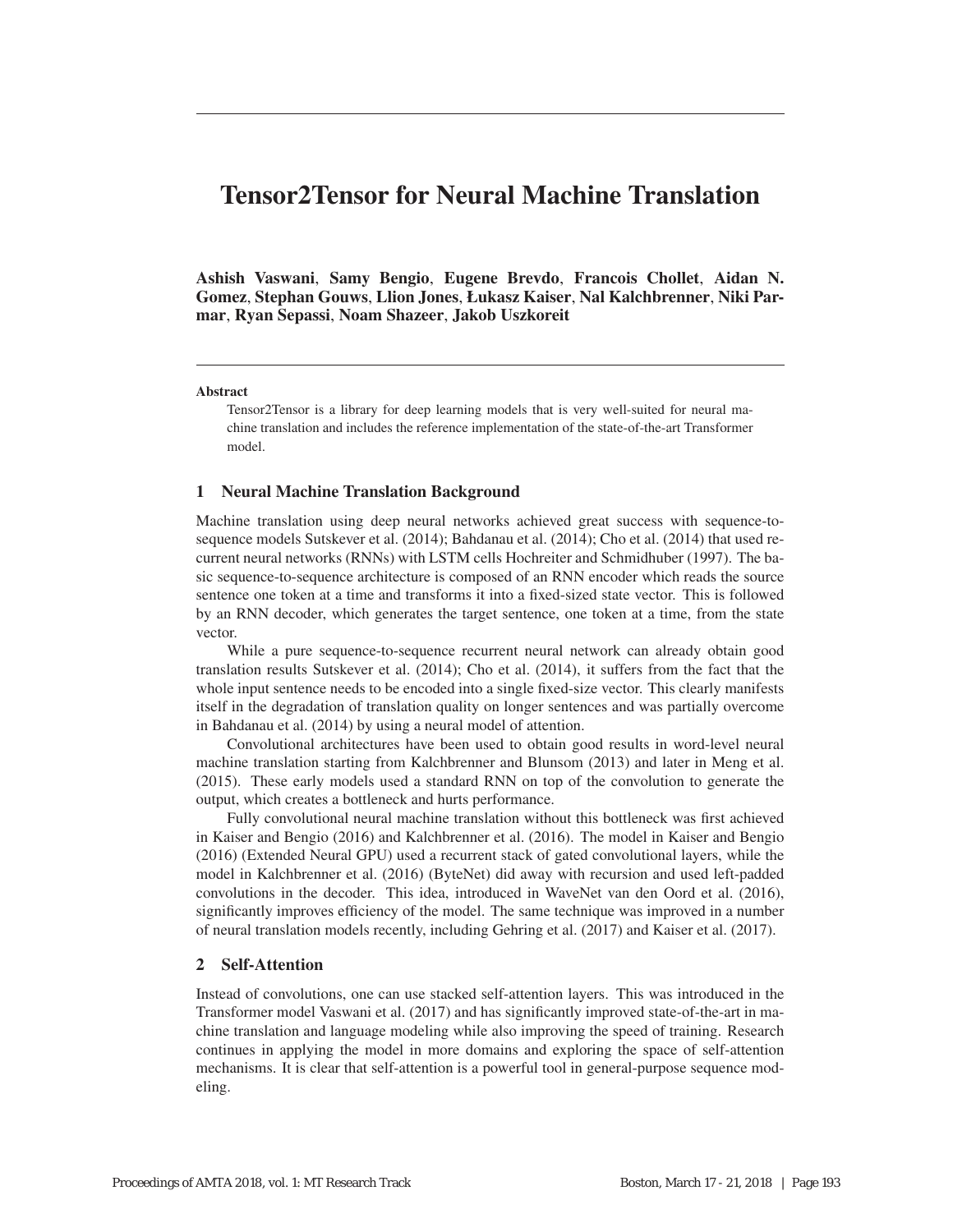

Figure 1: The Transformer model architecture.

While RNNs represent sequence history in their hidden state, the Transformer has no such fixed-size bottleneck. Instead, each timestep has full direct access to the history through the dot-product attention mechanism. This has the effect of both enabling the model to learn more distant temporal relationships, as well as speeding up training because there is no need to wait for a hidden state to propagate across time. This comes at the cost of memory usage, as the attention mechanism scales with  $t^2$ , where t is the length the sequence. Future work may reduce this scaling factor.

The Transformer model is illustrated in Figure 1. It uses stacked self-attention and pointwise, fully connected layers for both the encoder and decoder, shown in the left and right halves of Figure 1 respectively.

Encoder: The encoder is composed of a stack of identical layers. Each layer has two sub-layers. The first is a multi-head self-attention mechanism, and the second is a simple, positionwise fully connected feed-forward network.

Decoder: The decoder is also composed of a stack of identical layers. In addition to the two sub-layers in each encoder layer, the decoder inserts a third sub-layer, which performs multi-head attention over the output of the encoder stack.

More details about multi-head attention and overall architecture can be found in Vaswani et al. (2017).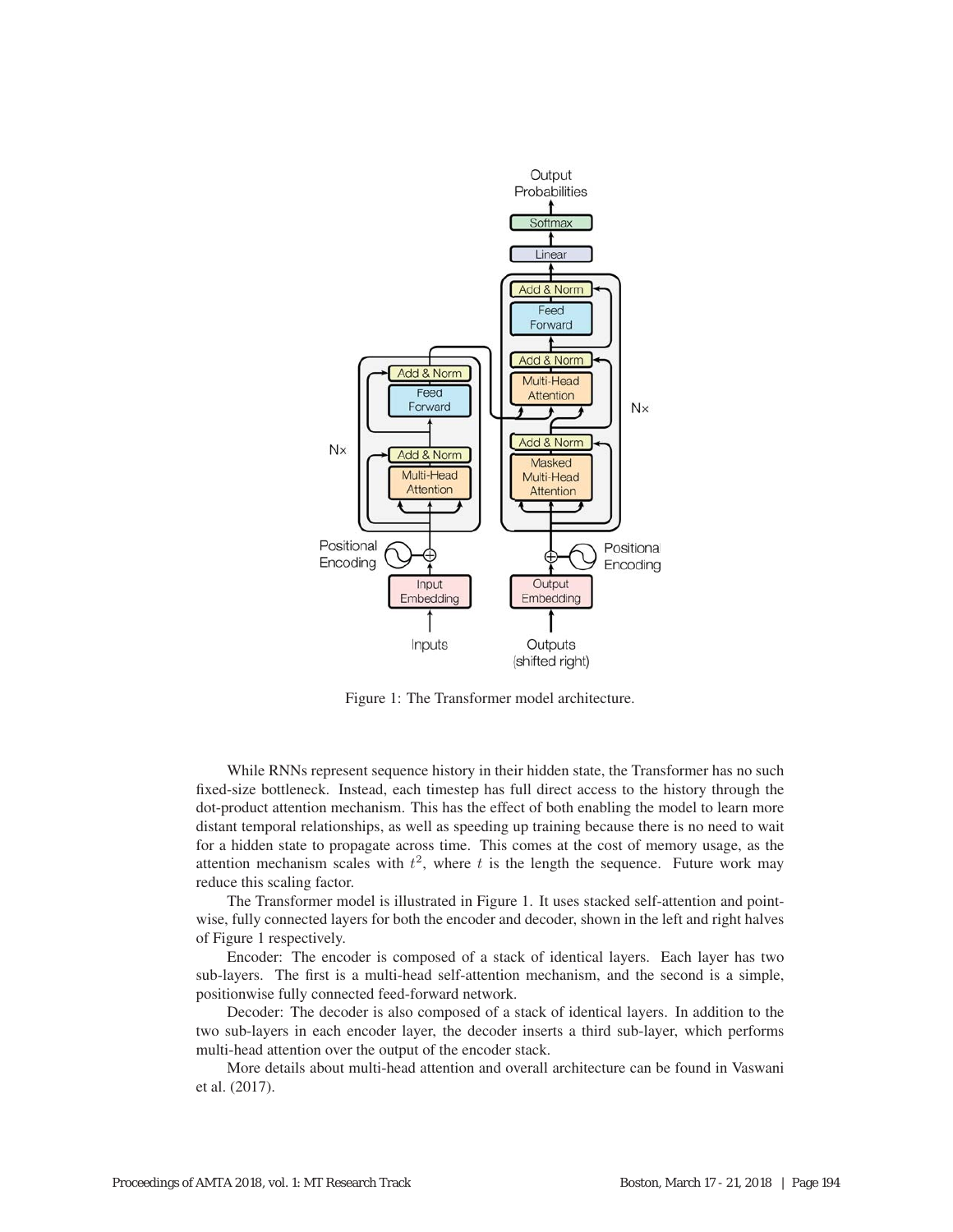#### 3 Tensor2Tensor

Tensor2Tensor (T2T) is a library of deep learning models and datasets designed to make deep learning research faster and more accessible. T2T uses TensorFlow, Abadi et al. (2016), throughout and there is a strong focus on performance as well as usability. Through its use of TensorFlow and various T2T-specific abstractions, researchers can train models on CPU, GPU (single or multiple), and TPU, locally and in the cloud, usually with no or minimal devicespecific code or configuration.

Development began focused on neural machine translation and so Tensor2Tensor includes many of the most successful NMT models and standard datasets. It has since added support for other task types as well across multiple media (text, images, video, audio). Both the number of models and datasets has grown significantly.

Usage is standardized across models and problems which makes it easy to try a new model on multiple problems or try multiple models on a single problem. See Example Usage (appendix B) to see some of the usability benefits of standardization of commands and unification of datasets, models, and training, evaluation, decoding procedures.

Development is done in the open on GitHub (http://github.com/tensorflow/tensor2tensor) with many contributors inside and outside Google.

#### 4 System Overview

There are five key components that specify a training run in Tensor2Tensor:

- 1. Datasets: The Problem class encapsulate everything about a particular dataset. A Problem can generate the dataset from scratch, usually downloading data from a public source, building a vocabulary, and writing encoded samples to disk. Problems also produce input pipelines for training and evaluation as well as any necessary additional information per feature (for example, its type, vocabulary size, and an encoder able to convert samples to and from human and machine-readable representations).
- 2. Device configuration: the type, number, and location of devices. TensorFlow and Tensor2Tensor currently support CPU, GPU, and TPU in single and multi-device configurations. Tensor2Tensor also supports both synchronous and asynchronous data-parallel training.
- 3. Hyperparameters: parameters that control the instantiation of the model and training procedure (for example, the number of hidden layers or the optimizer's learning rate). These are specified in code and named so they can be easily shared and reproduced.
- 4. Model: the model ties together the preceding components to instantiate the parameterized transformation from inputs to targets, compute the loss and evaluation metrics, and construct the optimization procedure.
- 5. Estimator and Experiment: These classes that are part of TensorFlow handle instantiating the runtime, running the training loop, and executing basic support services like model checkpointing, logging, and alternation between training and evaluation.

These abstractions enable users to focus their attention only on the component they're interested in experimenting with. Users that wish to try models on a new problem usually only have to define a new problem. Users that wish to create or modify models only have to create a model or edit hyperparameters. The other components remain untouched, out of the way, and available for use, all of which reduces mental load and allows users to more quickly iterate on their ideas at scale.

Appendix A contains an outline of the code and appendix B contains example usage.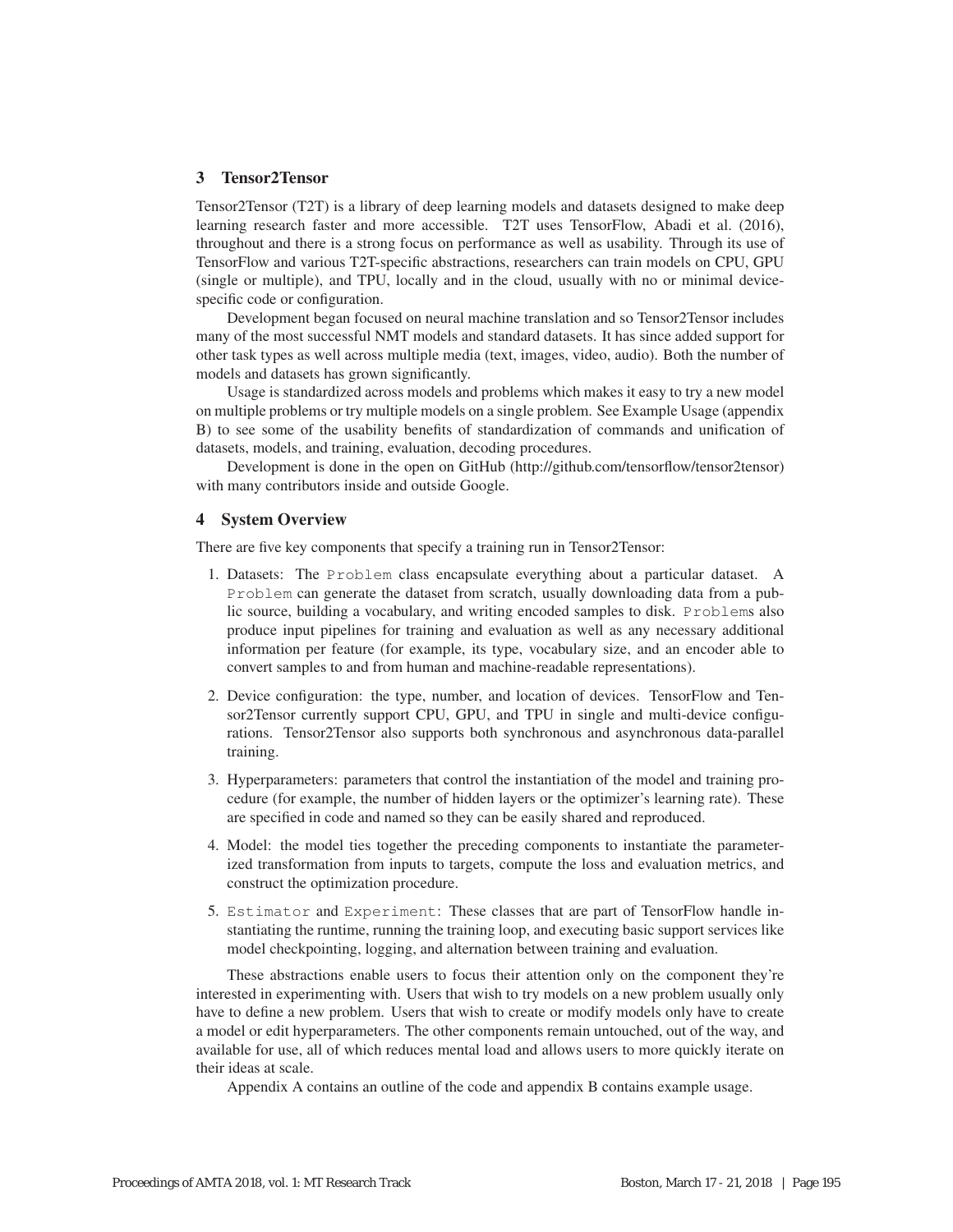## 5 Library of research components

Tensor2Tensor provides a vehicle for research ideas to be quickly tried out and shared. Components that prove to be very useful can be committed to more widely-used libraries like Tensor-Flow, which contains many standard layers, optimizers, and other higher-level components.

Tensor2Tensor supports library usage as well as script usage so that users can reuse specific components in their own model or system. For example, multiple researchers are continuing work on extensions and variations of the attention-based Transformer model and the availability of the attention building blocks enables that work.

Some examples:

- The Image Transformer Parmar et al. (2018) extends the Transformer model to images. It relies heavily on many of the attention building blocks in Tensor2Tensor and adds many of its own.
- tf.contrib.layers.rev block, implementing a memory-efficient block of reversible layers as presented in Gomez et al. (2017), was first implemented and exercised in Tensor2Tensor.
- The Adafactor optimizer (pending publication), which significantly reduces memory requirements for second-moment estimates, was developed within Tensor2Tensor and tried on various models and problems.
- tf.contrib.data.bucket by sequence length enables efficient processing of sequence inputs on GPUs in the new tf.data.Dataset input pipeline API. It was first implemented and exercised in Tensor2Tensor.

## 6 Reproducibility and Continuing Development

Continuing development on a machine learning codebase while maintaining the quality of models is a difficult task because of the expense and randomness of model training. Freezing a codebase to maintain a certain configuration, or moving to an append-only process has enormous usability and development costs.

We attempt to mitigate the impact of ongoing development on historical reproducibility through 3 mechanisms:

- 1. Named and versioned hyperparameter sets in code
- 2. End-to-end regression tests that run on a regular basis for important model-problem pairs and verify that certain quality metrics are achieved.
- 3. Setting random seeds on multiple levels (Python, numpy, and TensorFlow) to mitigate the effects of randomness (though this is effectively impossible to achieve in full in a multithreaded, distributed, floating-point system).

If necessary, because the code is under version control on GitHub (http://github.com/tensorflow/tensor2tensor), we can always recover the exact code that produced certain experiment results.

#### References

Abadi, M., Barham, P., Chen, J., Chen, Z., Davis, A., Dean, J., Devin, M., Ghemawat, S., Irving, G., Isard, M., Kudlur, M., Levenberg, J., Monga, R., Moore, S., Murray, D. G., Steiner, B., Tucker, P., Vasudevan, V., Warden, P., Wicke, M., Yu, Y., and Zheng, X. (2016). Tensorflow: A system for large-scale machine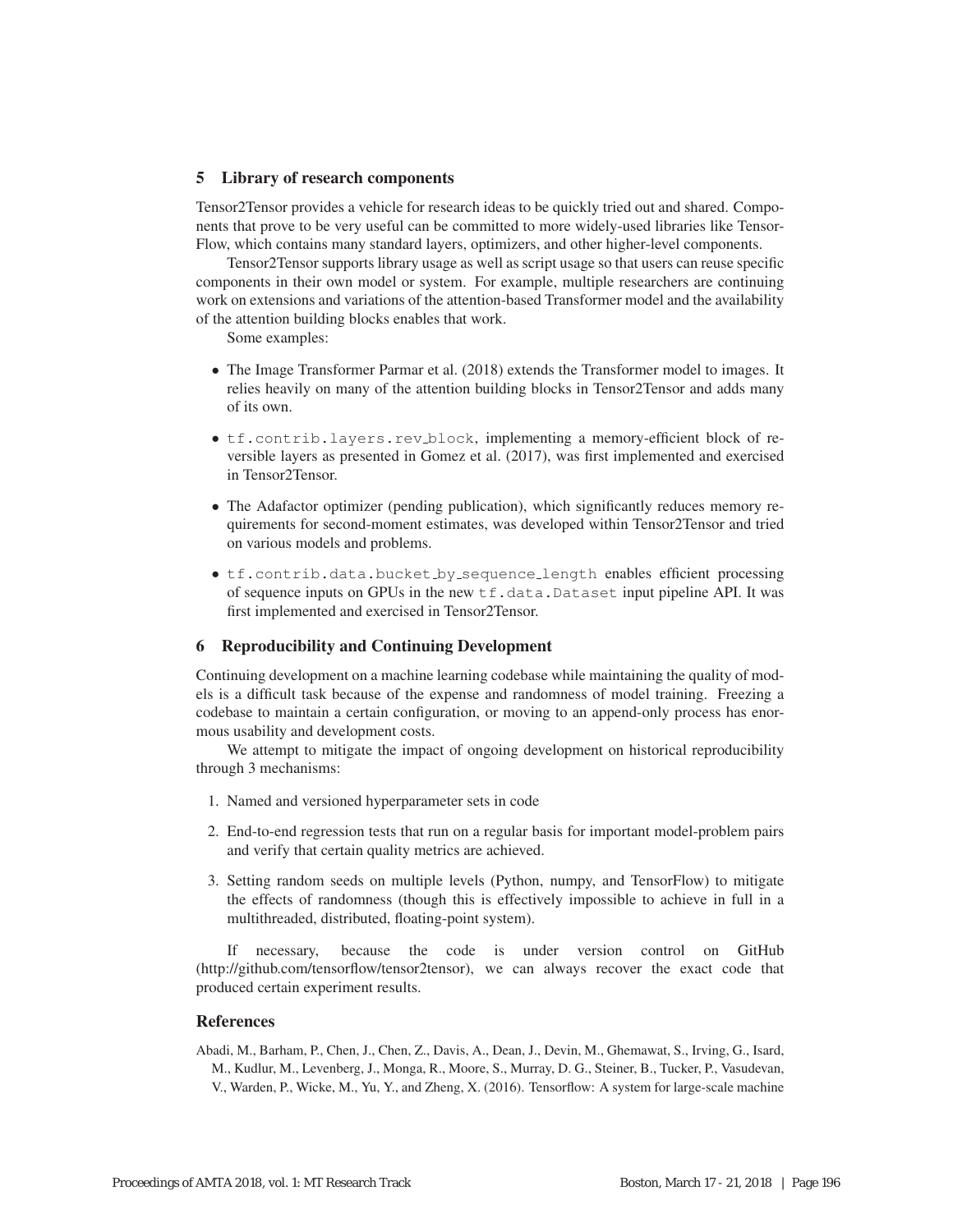learning. In *12th USENIX Symposium on Operating Systems Design and Implementation (OSDI 16)*, pages 265–283.

- Bahdanau, D., Cho, K., and Bengio, Y. (2014). Neural machine translation by jointly learning to align and translate. *CoRR*, abs/1409.0473.
- Cho, K., van Merrienboer, B., Gulcehre, C., Bougares, F., Schwenk, H., and Bengio, Y. (2014). Learning phrase representations using RNN encoder-decoder for statistical machine translation. *CoRR*, abs/1406.1078.
- Gehring, J., Auli, M., Grangier, D., Yarats, D., and Dauphin, Y. N. (2017). Convolutional sequence to sequence learning. *CoRR*, abs/1705.03122.
- Gomez, A. N., Ren, M., Urtasun, R., and Grosse, R. B. (2017). The reversible residual network: Backpropagation without storing activations. *CoRR*, abs/1707.04585.
- Hochreiter, S. and Schmidhuber, J. (1997). Long short-term memory. *Neural computation*, 9(8):1735– 1780.
- Kaiser, Ł. and Bengio, S. (2016). Can active memory replace attention? In *Advances in Neural Information Processing Systems*, pages 3781–3789.
- Kaiser, L., Gomez, A. N., and Chollet, F. (2017). Depthwise separable convolutions for neural machine translation. *CoRR*, abs/1706.03059.
- Kalchbrenner, N. and Blunsom, P. (2013). Recurrent continuous translation models. In *Proceedings EMNLP 2013*, pages 1700–1709.
- Kalchbrenner, N., Espeholt, L., Simonyan, K., van den Oord, A., Graves, A., and Kavukcuoglu, K. (2016). Neural machine translation in linear time. *CoRR*, abs/1610.10099.
- Meng, F., Lu, Z., Wang, M., Li, H., Jiang, W., and Liu, Q. (2015). Encoding source language with convolutional neural network for machine translation. In *ACL*, pages 20–30.
- Parmar, N., Vaswani, A., Uszkoreit, J., Kaiser, Ł., Shazeer, N., and Ku, A. (2018). Image Transformer. *ArXiv e-prints*.
- Sutskever, I., Vinyals, O., and Le, Q. V. (2014). Sequence to sequence learning with neural networks. In *Advances in Neural Information Processing Systems*, pages 3104–3112.
- van den Oord, A., Dieleman, S., Zen, H., Simonyan, K., Vinyals, O., Graves, A., Kalchbrenner, N., Senior, A., and Kavukcuoglu, K. (2016). WaveNet: A generative model for raw audio. *CoRR*, abs/1609.03499.
- Vaswani, A., Shazeer, N., Parmar, N., Uszkoreit, J., Jones, L., Gomez, A. N., Kaiser, L., and Polosukhin, I. (2017). Attention is all you need. *CoRR*.

## A Tensor2Tensor Code Outline

- Create HParams
- Create RunConfig specifying devices
	- Create and include the Parallelism object in the RunConfig which enables data-parallel duplication of the model on multiple devices (for example, for multi-GPU synchronous training).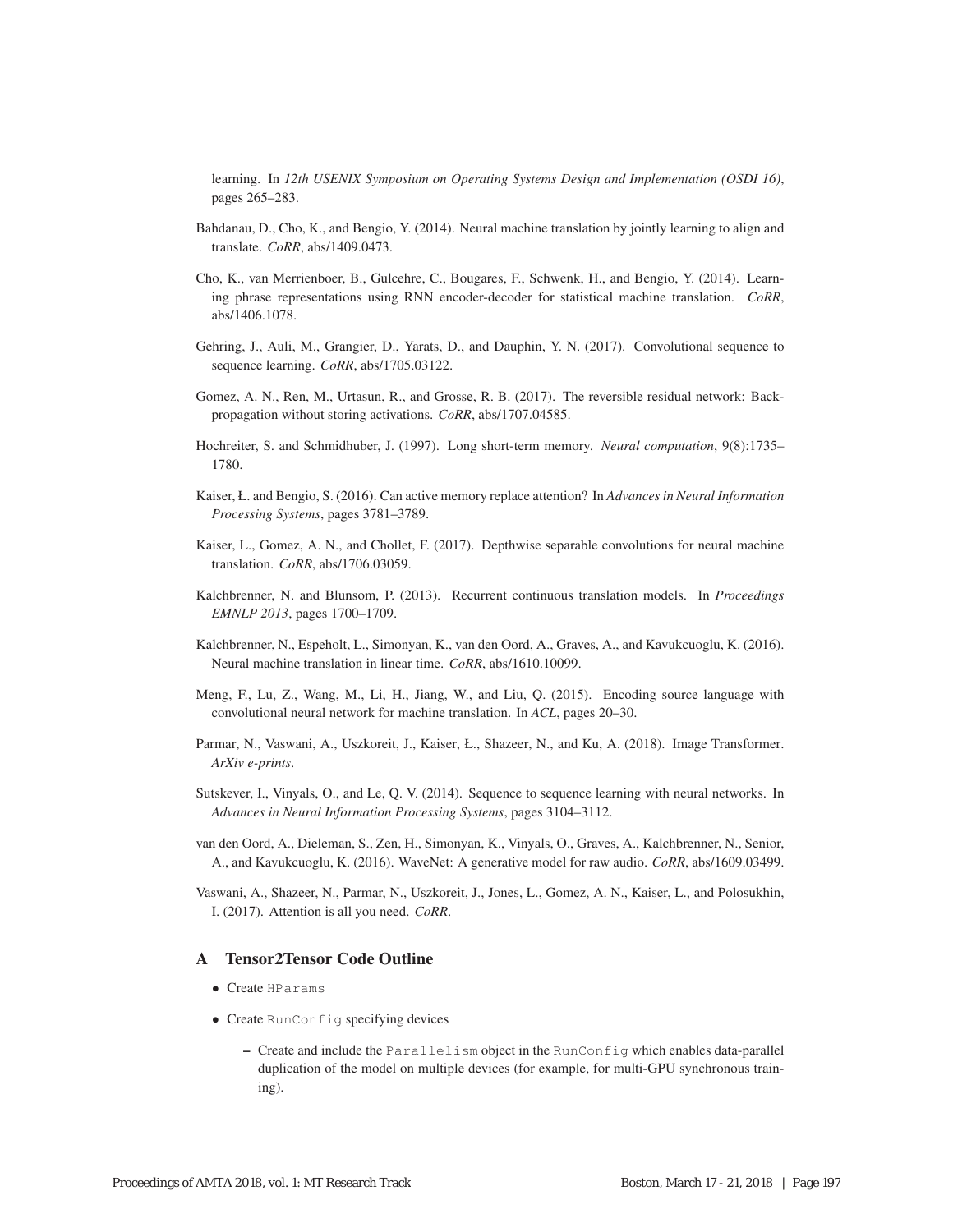- Create Experiment, including training and evaluation hooks which control support services like logging and checkpointing
- Create Estimator encapsulating the model function
	- T2TModel.estimator model fn
		- ∗ model(features)
			- · model.bottom: This uses feature type information from the Problem to transform the input features into a form consumable by the model body (for example, embedding integer token ids into a dense float space).
			- · model.body: The core of the model.
			- · model.top: Transforming the output of the model body into the target space using information from the Problem
			- · model.loss
		- ∗ When training: model.optimize
		- ∗ When evaluating: create evaluation metrics
- Create input functions
	- Problem.input fn: produce an input pipeline for a given mode. Uses TensorFlow's tf.data.Dataset API.
		- ∗ Problem.dataset which creates a stream of individual examples
		- ∗ Pad and batch the examples into a form ready for efficient processing
- Run the Experiment
	- estimator.train
		- ∗ train op = model fn(input fn(mode=TRAIN))
		- ∗ Run the train op for the number of training steps specified
	- estimator.evaluate
		- ∗ metrics = model fn(input fn(mode=EVAL))
		- ∗ Accumulate the metrics across the number of evaluation steps specified

#### B Example Usage

Tensor2Tensor usage is standardized across problems and models. Below you'll find a set of commands that generates a dataset, trains and evaluates a model, and produces decodes from that trained model. Experiments can typically be reproduced with the (problem, model, hyperparameter set) triple.

The following train the attention-based Transformer model on WMT data translating from English to German:

```
pip install tensor2tensor
PROBLEM=translate_ende_wmt32k
MODEL=transformer
HPARAMS=transformer_base
# Generate data
t2t-datagen \
  --problem=$PROBLEM \
```